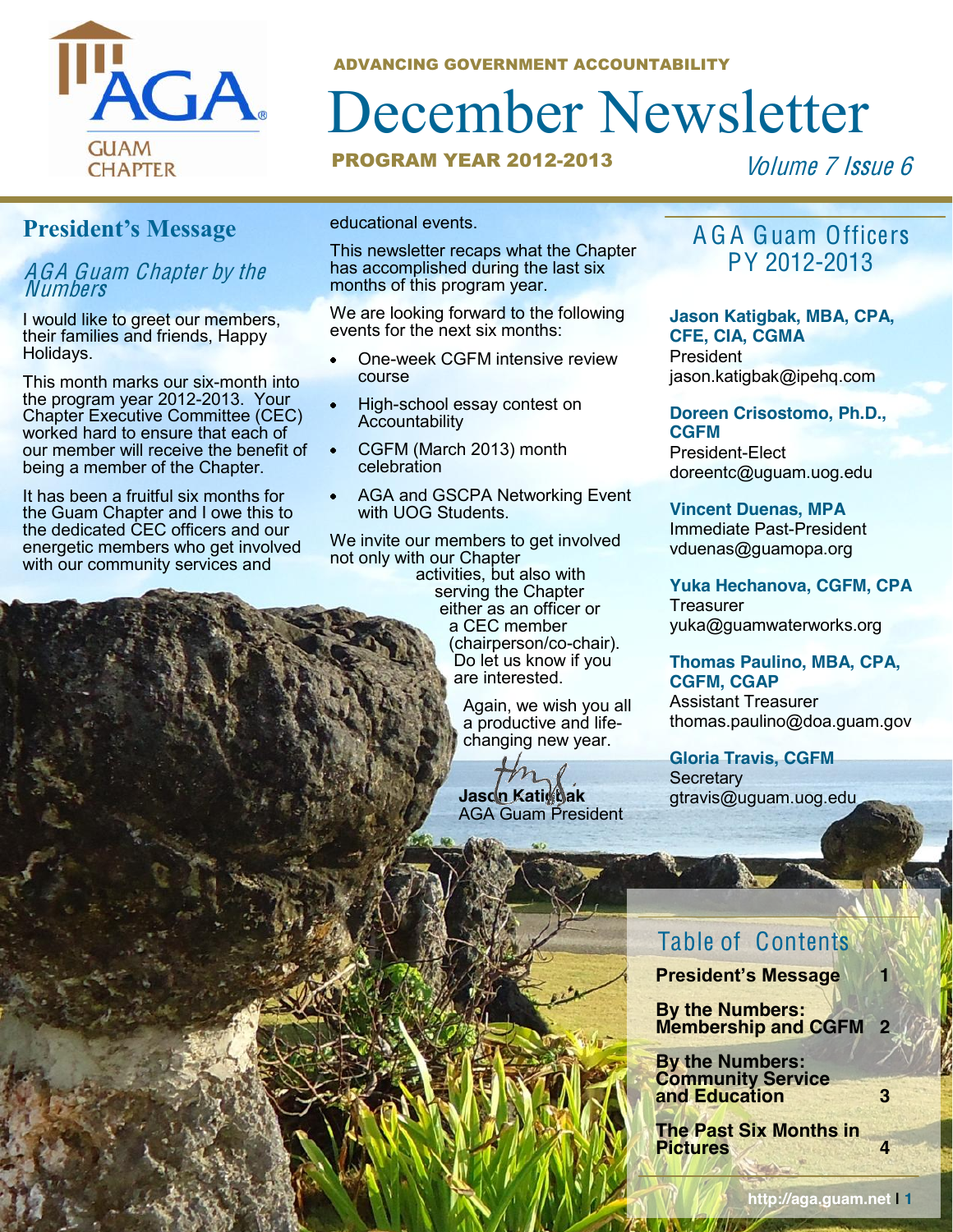### By the Numbers 2012-2

#### Chapter Officers/Directors Program Year 2012 2013

Maripaz Perez, CGFM, CGAP **Accountability Chairperson** 

Taling Taitano, CGFM, CPA **Awards Chairperson**

Llewelyn Terlaje, CGAP **Bylaws Chairperson** 

Jojo Guevara, CGFM **CGFM Chairperson**

Frances Danieli, CGFM **CGFM Co-Chairperson** 

Rizalito Paglingayen **Chapter Auditor** 

Bobbie Howard, CPA, CGMA **Communications Chairperson** 

Mark Anthony Palarca **Communications Co-Chairperson** 

Ariana Villaverde **Community Service Chairperson** 

Josie Villanueva, CPA, CGMA **Community Service Co-Chair** 

Artemio "Ricky" Hernandez **Early Career Chairperson** 

Zeny Nace, CGFM, CPA, CFE **Early Career Co-Chairperson** 

Rodalyn Marquez, CGFM, CPA, CGAP, **CGMA Education Chairperson**

Jason Katigbak, MBA, CFE, CPA, CIA, CGMA **Education Co-Chairperson**

> Jerrick Hernandez **Historian Chairperson**

Rachel Field **Membership Chairperson** 

Garry Yeoh **Membership Co-Chairperson** 

> Joy Bulatao **Newsletter Editor**

Matthew Quinata **Newsletter Co-Editor** 

Vincent Duenas, MPA **Programs Meeting Chairperson** 

# <sup>M</sup>embership Committee

191 MEMBERS

As of December 2012 (six months performance for program year 2012-2013), the Chapter has a total of 191 members. This is a 12% increase from program year's 2011-2012's total membership of 171.

#### 13 MEMBERS

There are 13 new members which are mostly from the government and private sectors.

| Membership      | $2012 -$ | $2011 -$ | $2010 -$ | 2009- |
|-----------------|----------|----------|----------|-------|
| by Sector       | 2013     | 2012     | 2011     | 2010  |
| Government      | 119      | 106      | 88       | 90    |
| <b>Private</b>  | 48       | 42       | 50       | 38    |
| Academia        | 12       | 12       | 8        | 7     |
| <b>Retired</b>  | 5        | 5        | 7        | 5     |
| <b>Students</b> | 5        | 5        | 6        | 6     |
| Federal         | 2        | 1        | 1        | 1     |
| Total           | 191      | 171      | 160      | 147   |

| Program Year July<br>1—June 30 |     |     | 2013   2012   2011   2010 |     |
|--------------------------------|-----|-----|---------------------------|-----|
| # of Current Members           | 191 | 171 | 160                       | 147 |
| <b>New Members</b>             | 13  | 8   | 5                         |     |

#### CG F M **Committee**

The AGA Guam Chapter (the Chapter) is committed to endorsing the Certified Government Financial Manager (CGFM) certification as the preferred designation.



## $22\mathrm{,~1}$  CgFM

There are currently 22 CGFMs in our Chapter, of which, 1 passed during this program year. We congratulate Josephine (Josie) Villanueva, Accounting Manager for Tristar Terminals Guam, Inc. and co-chair of our Chapter's Community Service. Congratulations Josie for obtaining the CGFM designation.



For those who become CGFMs, we will reimburse the cost of the registration and exams, totaling \$412, which consist of: (a) Application fee - \$85 and (b) Examination fee - \$109 per part (or a total of \$327 for all three parts).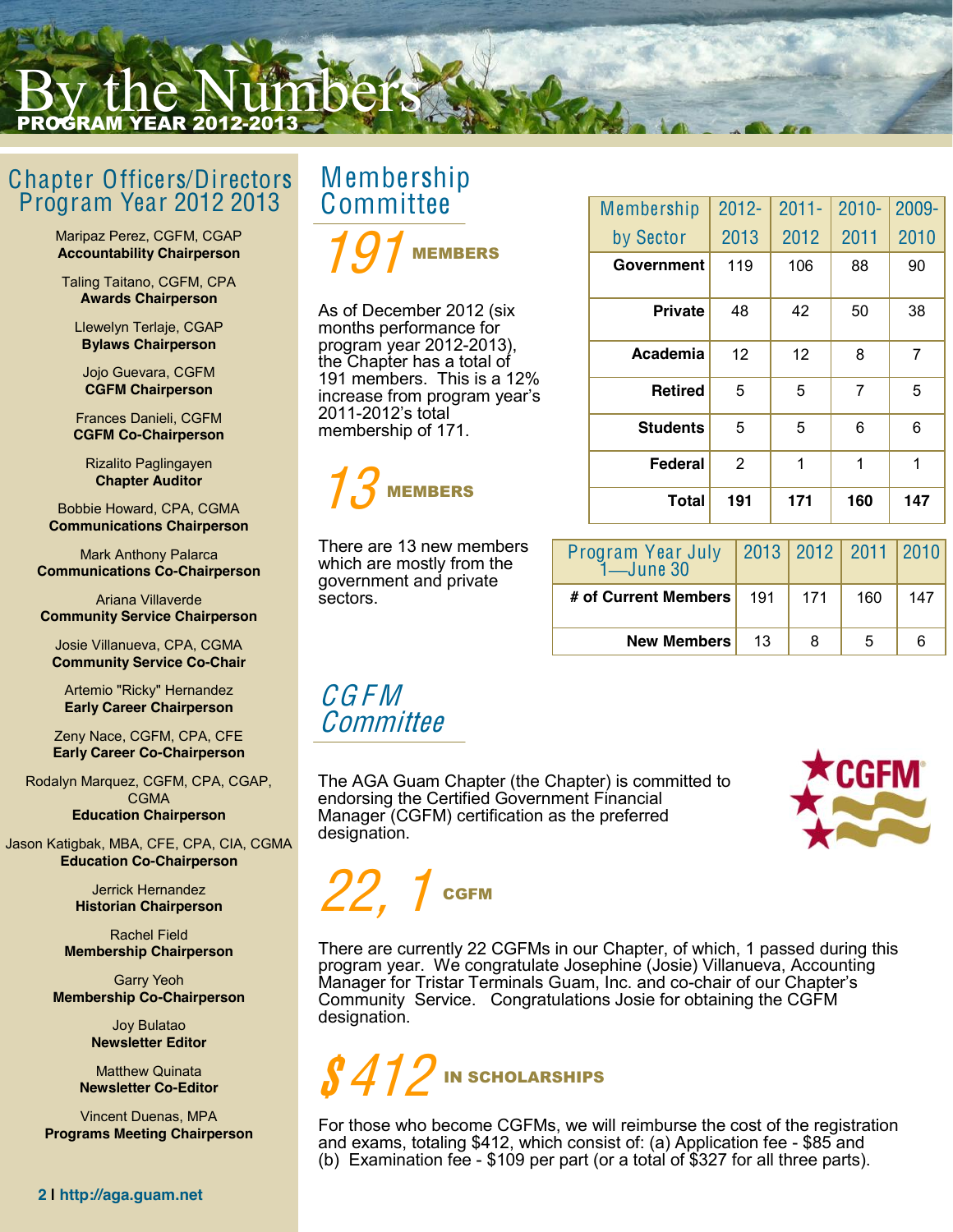# By the Num

#### Community Service **Committee** IN

MEMBERS

| <b>Community Service</b>                                                                                                    | Project/Event                                                             | Date           | Amount    |
|-----------------------------------------------------------------------------------------------------------------------------|---------------------------------------------------------------------------|----------------|-----------|
| Committee                                                                                                                   | Team-Up for Clean-Up-VSA Benavente                                        | $8 - 18 - 12$  | \$<br>250 |
| $\pmb{S2},073$ in donations                                                                                                 | <b>Philippine National Red Cross through</b><br>the Philippine Consulate  | $8 - 23 - 12$  | 500       |
|                                                                                                                             | <b>International Coastal Clean-up</b>                                     | $9 - 18 - 12$  | 188       |
|                                                                                                                             | Kusina Kamalen Karidat                                                    | $11 - 17 - 12$ | 135       |
| months.                                                                                                                     | <b>Philippine National Red Cross through</b><br>the Philippine Consulate  | 12-20-12       | 500       |
| Total financial assistance provided to<br>several charitable organizations, not-<br>for-profit entities during the last six | Palau Red Cross Society through the<br><b>Palau Community Association</b> | 12-28-12       | 500       |
| 98.6<br><b>MEMBERS</b>                                                                                                      | <b>Total</b>                                                              |                | \$2,073   |
|                                                                                                                             |                                                                           |                |           |

There were 98 AGA members who volunteered their time for community service events, such as the 11th Annual 5K Walk Run (July 2012 ), Team-Up for Clean-Up (August 2012), International Coastal Clean-Up (September 2012), Get Smart About Credit (October 2012), Kusina Kamalen Karidat (November 2012) and Salvation Army Bell Ringing (December 2012). AGA members also sought assistance of friends and family, there were a total of 61 non-members who volunteered their time for the above community events.

#### Education Committee

| $34$ GPE                                | Training Event/Conference/<br>General Membership Meeting                | Max<br><b>CPEs</b> | No. of<br><b>Attendees</b> | Total<br><b>CPEs</b><br><b>Issued</b> |
|-----------------------------------------|-------------------------------------------------------------------------|--------------------|----------------------------|---------------------------------------|
| $346$ Participants                      | <b>Guam Professional Development</b><br>Conference (Various, July 2012) | 25                 | 118                        | 2,791                                 |
|                                         | <b>Personal Accountability</b><br>(McKay, August 2012)                  | 1                  | 98                         | 98                                    |
| $3.212$ Hours                           | <b>Better Public Speaking</b><br>(Roberts, October 2012)                | $\overline{4}$     | 37                         | 148                                   |
| $\pmb{\mathcal{S}}$ $5$ , $200$ in Free | <b>Career and College Planning</b><br>(Miyashita, October 2012)         | 1                  | 52                         | 52                                    |
|                                         | <b>Ethics</b><br>(Cruz, December 2012)                                  | 3                  | 41                         | 123                                   |
|                                         | <b>Total</b>                                                            | 34                 | 346                        | 3,212                                 |

The Chapter has provided a total of 34 CPE events for the first six months of this program year. There were a total of 346 AGA, Guam Society of CPAs, American Society of Military Comptrollers and private practitioners who have attended our Chapter's training events. The Chapter provided the following free training for current AGA members: (a) Better Public Speaking (4 hour CPEs, \$1,000 in value) and (b) Ethics (3 hour CPEs, \$1,450 in value); and scholarships for its biennial conference, the Guam Professional Development Conference (24 hr CPE, \$2,750 in value). A total of \$5,200 of free training to our current AGA members.